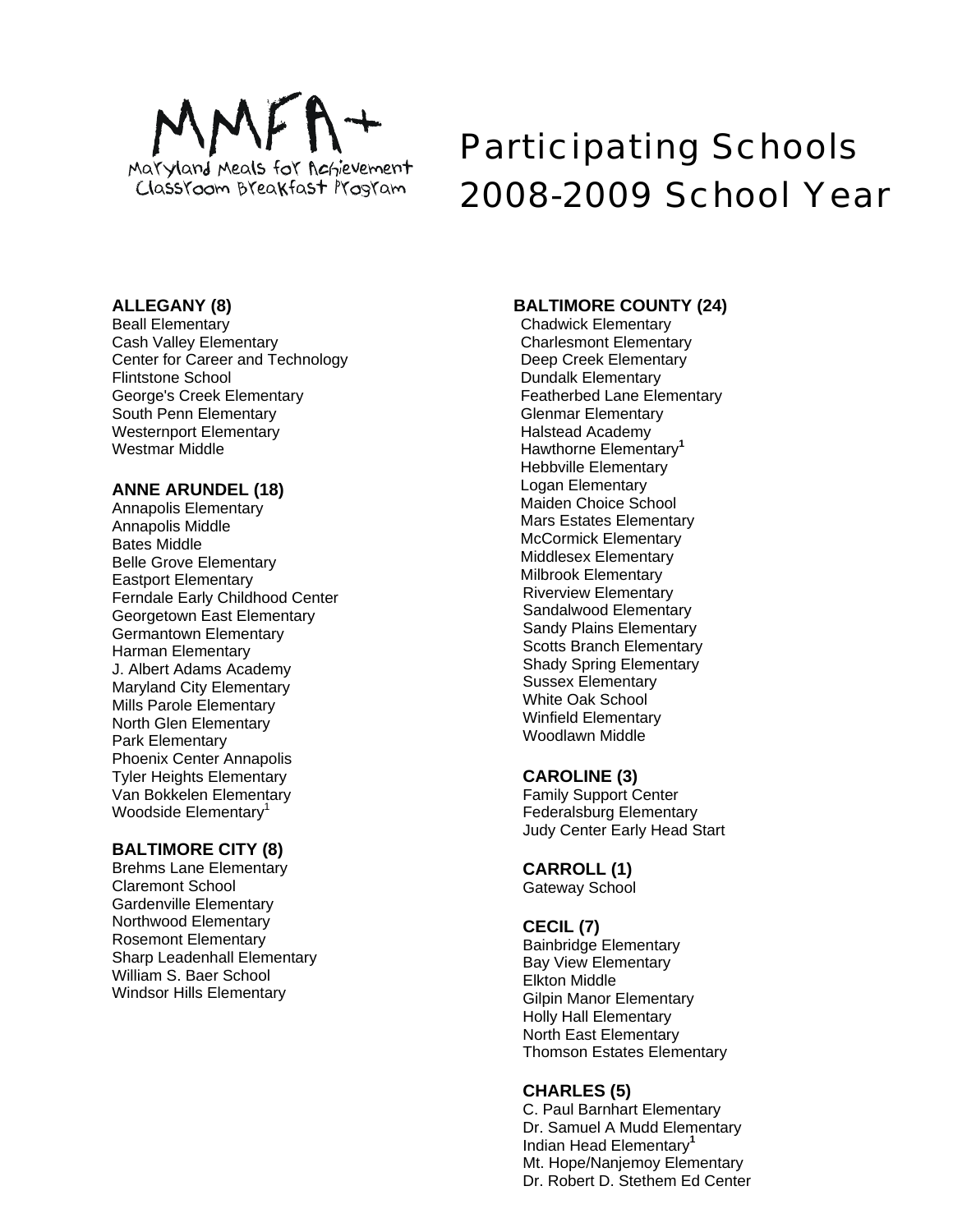# **DORCHESTER (6)**

Choptank Elementary Hurlock Elementary Judy Hoyer Center Maces Lane Middle Maple Elementary Sandy Hill Elementary

## **FREDERICK (6)**

Heather Ridge High School Heather Ridge Middle Hillcrest Elementary Lincoln Elementary A BLD Lincoln Elementary B BLD Waverley Elementary

## **GARRETT (7)**

Accident Elementary Bloomington School Crellin Elementary Dennett Road Elementary Friendsville Elementary Grantsville Elementary Kitzmiller Elementary

## **HARFORD (6)**

Edgewood Elementary G. D. Lisby Elementary Halls Cross Roads Elementary Havre De Grace Elementary Magnolia Middle William Paca Old Post

## **HOWARD (1)**

Homewood School

#### **KENT (4)**

Chestertown Middle H. H. Garnett Elementary Rock Hall Elementary Rock Hall Middle

#### **MONTGOMERY (29)**

A. Mario Loiederman Middle School Arcole Elementary **1** Broad Acres Elementary Brookhaven Elementary Brown Station Elementary Burnt Mills Elementary Capt. James E. Daly Elementary Clopper Mill Elementary Col. E. Brooke Lee Middle Gaithersburg Elementary Georgian Forest Elementary Highland View Elementary Jackson Road Elementary New Hampshire Estates Elem. Oak View Elementary

Parkland Middle R. Sargent Shriver Elementary Roscoe E. Nix Elementary Rosemont Elementary Silver Spring Intl Middle South Lake Elementary Stedwick Elementary Summit Hall Elementary Twinbrook Elementary Viers Mill Elementary Washington Grove Elementary Weller Road Elementary Wheaton Woods Elementary Whetstone Elementary

## **PRINCE GEORGE'S (24)**

Arrowhead Elementary Barnaby Manor Elementary Berkshire Elementary Bradbury Heights Elementary Carmody Hills Elementary Carole Highlands Elementary Cool Spring Elementary Cooper Lane Elementary District Heights Elementary Frances Scott Key Elementary Highland Park Elementary Hyattsville Elementary Hyattsville Middle School J. Frank Dent Elementary Judge Sylvania W. Woods Elementary Langley Park/McCormick Elementary<sup>1</sup> Mary Jones Elementary Morningside Elementary Owens Road Elementary Ridgecrest Elementary Samuel Chase Elementary Seat Pleasant Elementary Skyline Elementary William W. Hall Elementary

## **QUEEN ANNES (2)**

Anchor Point Academy Sudlersville Elementary

#### **ST. MARY'S (6)**

Alternative Learning Center Carver Elementary Green Holly School Lexington Park Elementary Park Hall Elementary<sup>1</sup> Spring Ridge Middle